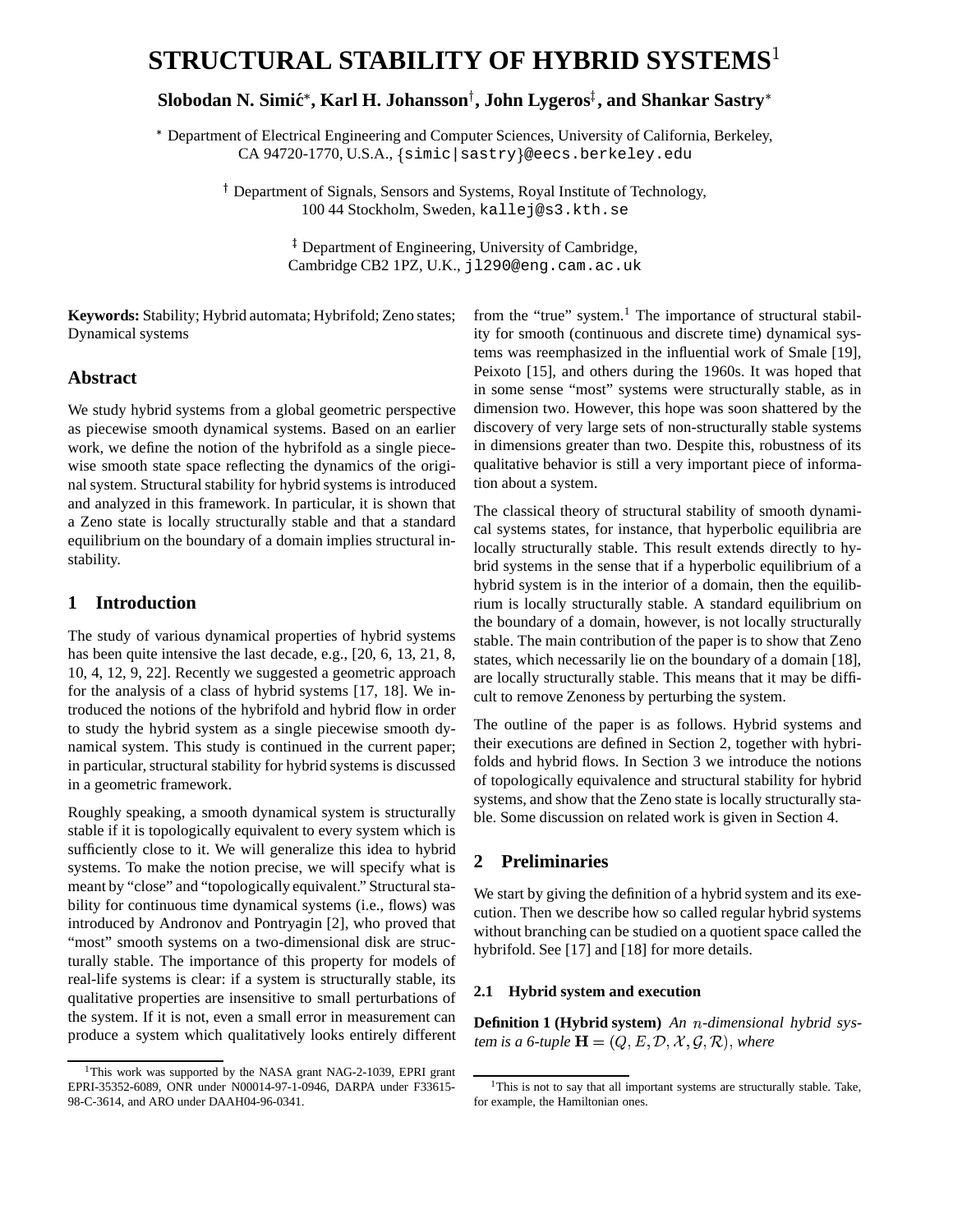- $Q = \{1, \ldots, k\}$  *is the set of* discrete states *of* **H**, where  $k \geq 1$  *is an integer;*
- $E \subset Q \times Q$  *is the set of* edges;
- $\mathcal{D} = \{D_i : i \in Q\}$  *is the set of* domains *of* **H**, where  $D_i \subset \{i\} \times \mathbf{R}^n$  for all  $i \in Q$ ;
- $\mathcal{X} = \{X_i : i \in Q\}$  *is the set of vector fields such that*  $X_i$   $L$ *is Lipschitz on*  $D_i$  *for all*  $i \in Q$ *;*
- $\bullet$   $\mathcal{G} = \{G(e) : e \in E\}$  *is the guards, where for each*  $e =$  A hybrid sy  $(i, j) \in E$ ,  $G(e) \subset D_i$ ;
- $\bullet$   $\mathcal{R} = \{R_e : e \in E\}$  is the set of resets, where for each  $e = (i, j) \in E$ ,  $R_e$  is a relation<sup>2</sup> between elements of  $G(e)$  *and elements of*  $D_i$ *, i.e.,*  $R_e \subset G(e) \times D_i$ *.*

Given  $H$ , the basic idea is that starting from a point in some domain  $D_i$  we flow according to  $X_i$  until (and if) we reach some guard  $G(i, j)$ , then switch via the reset  $R(i, j)$ , continue flowing in  $D_i$  according to  $X_i$  and so on. The hybrid time trajectory, defined next, is interpreted as the time instants when discrete transitions from one domain to another take place.

**Definition 2 (Hybrid time trajectory)** *A* (forward) hybrid time trajectory *is a sequence* (finite *or infinite*)  $\tau = \{I_j\}_{j=0}^N$ *of intervals such that*  $I_j = [\tau_j, \tau'_j]$ *, for all*  $j \geq 0$  *if the sequence is infinite; if* N *is finite, then*  $I_i = [\tau_i, \tau'_i]$  *for all*  $0 \leq j \leq N-1$  and  $I_N$  is either of the form  $[\tau_N, \tau'_N]$  or  $\int_{\tau_N}^{15}$  $[\tau_N, \tau'_N]$ . The sequences  $\tau_j$  and  $\tau'_j$  satisfy:  $\tau_j \leq \tau'_j = \tau_{j+1}$ , for *all* \$ *.*

We use  $\langle \tau \rangle$  to denote the set  $\{0, \ldots, N(\tau)\}\$ if  $N(\tau)$  is finite, and  $\{0, 1, 2, \dots\}$  if  $N(\tau)$  is infinite.

**Definition 3 (Execution)** *A (*forward*)* execution *of a hybrid system* **H** is a triple  $\chi = (\tau, q, x)$ , where  $\tau$  is a hybrid time *trajectory,*  $q: \langle \tau \rangle \to Q$  *is a map, and*  $x = \{x_i : j \in \langle \tau \rangle\}$  *is*  $C^1$  maps such that for all  $t \in I_j$ ,  $x_j : I_j \to D_{g(j)}$  satisfies

$$
\dot{x}_i(t) = X_{a(i)}(x_i(t)).
$$

*Furthermore, for all*  $j \in \langle \tau \rangle$ *, we have* 

$$
(q(j), q(j + 1)) \in E
$$
,  $x_j(\tau'_j) \in G(q(j), q(j + 1))$ ,

*and*

$$
(x_j(\tau'_j), x_{j+1}(\tau_{j+1})) \in R_{(q(j), q(j+1))}.
$$

For an execution  $\chi = (\tau, q, x)$ , denote by  $\tau_{\infty}(\chi)$  its *execution time*:

$$
\tau_{\infty}(\chi)=\sum_{j=0}^{N(\tau)}(\tau_j'-\tau_j)=\lim_{j\rightarrow N(\tau)}\tau_j'-\tau_0.
$$

An execution  $\chi$  is called *infinite*, if  $N(\tau) = \infty$  or  $\tau_{\infty}(\chi) = \infty$ ; Zeno, if  $N(\tau) = \infty$  and  $\tau_{\infty}(\chi) < \infty$ ; and *maximal* if it is not a strict prefix of any other execution. The last statement means that there exists no other execution  $\chi' = (\tau', q', x')$  such that  $\tau$ is a strict prefix of  $\tau'$  and  $x = x'$  on  $\tau$  (in the sense that  $x_j = x'_j$ on  $I_j$  for all  $j \in \langle \tau \rangle$ ).

We say that an execution  $\chi = (\tau, q, x)$  starts at a point  $p \in$  $D = \bigcup_i D_i$  if  $p = x_0(\tau_0)$  and  $\tau_0 = 0$ . It *passes through*  $p$  if  $p = x_j(t)$  for some  $j \in \langle \tau \rangle, t \in I_j, t > \tau_0$ .

A hybrid system is called deterministic if for every  $p \in D$ there exists at most one maximal execution starting from p. It is called non-blocking if for every  $p \in D$  there is at least one infinite execution starting from  $p$ . Necessary and sufficient conditions for a hybrid system to be deterministic and non-blocking can be found in [10]. Roughly speaking, resets have to be functions, guards have to be mutually disjoint and whenever a continuous trajectory of one of the vector fields in  $\mathcal X$  is about to exit the domain in which it lies, it has to hit a guard.

## **2.2 Hybrifold and hybrid flow**

 $\frac{1}{2}$   $\frac{1}{2}$   $\frac{1}{2}$   $\frac{1}{2}$   $\frac{1}{2}$   $\frac{1}{2}$   $\frac{1}{2}$   $\frac{1}{2}$   $\frac{1}{2}$   $\frac{1}{2}$   $\frac{1}{2}$   $\frac{1}{2}$   $\frac{1}{2}$   $\frac{1}{2}$   $\frac{1}{2}$   $\frac{1}{2}$   $\frac{1}{2}$   $\frac{1}{2}$   $\frac{1}{2}$   $\frac{1}{2}$   $\frac{1}{2}$   $\frac{1}{2}$  Unless specified otherwise, we will from now on assume that  $H$ is *regular*. In short, this means that H is deterministic and nonblocking and that all the building blocks of  $H$  are piecewise smooth. Furthermore, each continuous time orbit always exits a domain through a guard which lies on the boundary of the domain, and enters it through the image of a reset map which is a homeomorphism and takes values on the boundary of the the notion of regularity, see [17] and [18].

> Given **H**, define a map  $\Phi^{\mathbf{H}} : \Omega_0 \to D$ , (where  $\Omega_0 \subset \mathbf{R} \times D$  will be specified later) as follows. Let  $p \in D$  be arbitrary. Because of the assumption that  $H$  is deterministic and non-blocking, there exists a unique infinite execution  $\chi(p) = (\tau, q, x)$  starting at p. For any  $0 \leq t < \tau_{\infty}(\chi(p))$  there exist a unique  $j \in Q$ such that  $t \in [\tau_j, \tau'_j)$ . Then define

$$
\Phi^{\mathbf{H}}(t,p) = x_j(t).
$$

To define  $\Phi^{\mathbf{H}}(t, p)$  for negative t, set  $\Phi^{\mathbf{H}}(t, p) = \Phi^{\bar{\mathbf{H}}}(-t, p)$ , where **H** is the *reverse* hybrid system [18, 17]. Let  $\Omega_0$  be the largest subset of  $\mathbf{R} \times D$  on which  $\Phi^H$  is defined. It can be shown [17, 18] that  $\Omega_0$  contains a neighborhood of  $\{0\} \times \text{int } D$ in  $\mathbf{R} \times D$ . Moreover, for all  $p \in D$ ,  $\Phi^{\mathbf{H}}(0, p) = p$ , and

$$
\Phi^{\mathbf{H}}(t,\Phi^{\mathbf{H}}(s,p))=\Phi^{\mathbf{H}}(t+s,p),
$$

whenever both sides are defined.

The basic idea in construction of the hybrifold from a hybrid system is simple: "glue" each guard to the image of the corresponding reset via the reset map. More precisely, let  $\sim$  be the equivalence relation on D generated by  $p \sim \tilde{R}_e(p)$ , for all  $e \in E$  and  $p \in G(e)$ . Here  $G(e)$  is the closure of the guard  $G(e)$  and  $R_e$  is the extended reset which coincides with  $R_e$  on  $G(e)$  but is defined on a neighborhood of  $G(e)$  where it is a

<sup>&</sup>lt;sup>2</sup>If a reset relation  $R_e$  is actually a map  $G(e) \rightarrow D_j$ , with  $e = (i, j) \in E$ , we write  $y = R_{e}(x)$  instead of  $(x, y) \in R_{e}$ .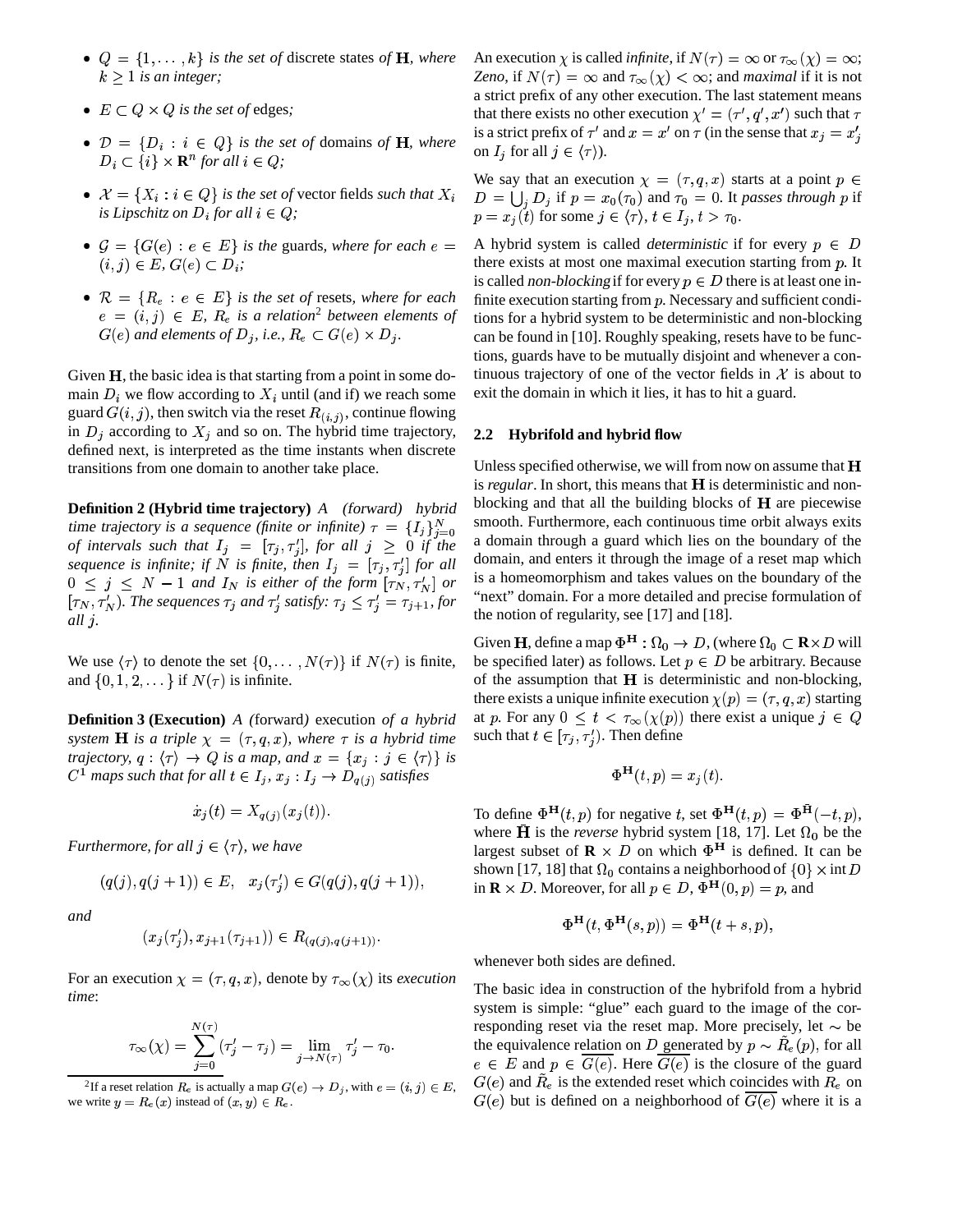piecewise smooth homeomorphism onto its image. The existence of  $R_e$  is ensured by regularity of **H** [17, 18]. Collapse each equivalence class to a point to obtain the quotient space

$$
M_{\mathbf{H}}=D/\!\sim.
$$

**Definition 4 (Hybrifold)** We call  $M_{\mathbf{H}} = D / \sim$  the hybrifold *of .*

Denote by  $\pi$  the natural projection  $D \rightarrow M_{\rm H}$ , which assigns to each  $p$  its equivalence class  $p / \sim$ . Put the *quotient topology* on  $M_{\rm H}$ . Recall that this is the smallest topology that makes  $\pi$  continuous, i.e., a set  $V \subset M_H$  is open if and only if  $\pi^{-1}(V)$  is open in D. Some basic properties of the hybrifold include [17, 18]: the hybrifold  $M_{\rm H}$  is a topological *n*manifold with boundary; both  $M_{\rm H}$  and its boundary are piecewise smooth; and the restriction  $\pi|_{\text{int }D} : \text{int } D \to \pi(\text{int }D)$  is a diffeomorphism. It is not difficult to see that  $M_{\rm H}$  can be naturally equipped with a distance function which makes  $\pi$  into a piecewise isometry. The hybrifold enables us to study the dynamics of a hybrid system on a single phase space.

**Definition 5 (Hybrid flow)** The hybrid flow of **H**,  $\Psi^H : \Omega \to$  $M_{\mathbf{H}}$ *, is given by* 

$$
\Psi^{\mathbf{H}}(t,\pi(p)) = \pi \Phi^{\mathbf{H}}(t,p).
$$

Here  $\Omega = \{ (t, \pi(p)) : (t, p) \in \Omega_0 \}.$  In other words, orbits of  $\Psi^H$  are obtained by projecting orbits of  $\Phi^H$  by  $\pi$ . By the  $\Phi^{\mathbf{H}}$ -orbit of p we mean the collection of points  $\Phi^{\mathbf{H}}(t,p)$  for all possible t (i.e., all t such that  $(t, p) \in \Omega_0$ ).

In general,  $\Psi^{\mathbf{H}}(t, \pi(p))$  may not be a single point. Therefore, assume that H is *without branching* which, roughly speaking, means the following: if  $C$  is the equivalence class of some point lying on the boundary of a domain, then there exists at most one  $p \in C$  which can be reached from its corresponding domain by a trajectory of the corresponding vector field, and at most one  $q \in C$  whose trajectory enters the corresponding domain. If the hybrid system satisfies this property, then it can be shown that  $\Psi^{\mathbf{H}}(t, \pi(p))$  is indeed a single point, for all  $(t, p) \in \Omega$ . For details, please see [17].

Next we establish some basic properties of the hybrid flow for a regular hybrid system without branching.

For each  $t \in \mathbf{R}$  and  $x \in M_{\mathbf{H}}$ , let

$$
M(t) = \{ y \in M_{\mathbf{H}} : \Psi^{\mathbf{H}}(t, y) \text{ is defined} \},
$$

and

$$
J(x) = \{ s \in \mathbf{R} : \Psi^{\mathbf{H}}(s, x) \text{ is defined} \}.
$$

Observe that if  $x = \pi(p)$ , then  $J(x) \cap [0, \infty) = [0, \tau_{\infty}(x))$ , is to sw where  $\tau_{\infty}(x)$  is the execution time of  $\chi(p)$ , the unique execution of **H** starting at p. Also, for  $t > 0$ ,  $M(t)$  contains all points  $x = \pi(p)$  such that  $\tau_{\infty}(x) > t$ .

If  $M(t)$  is not empty, denote by  $\Psi_t^H : M(t) \to M_H$  the *time* Then, ev t map of  $\Psi^H$  defined by  $\Psi_t^H(x) = \Psi^H(t, x)$ . It is possible

to prove the following results  $[17, 18]$ : if each vector field X in  $X$  is smooth (in addition to being globally Lipschitz), then for each  $x \in M_H$  the map  $t \mapsto \Psi_t^H(x)$  is continuous and smooth except at countably many points in  $J(x)$ ; each map  $\Psi_t^H$  is injective; whenever both sides are defined  $\Psi_t^H \Psi_s^H(x) =$  $\Psi_{t+s}^{\mathbf{H}}(x)$ ; and there is an open and dense subset of  $\Omega$  on which  $\Psi^{\text{H}}$  is smooth. Observe that the local flow of a smooth vector field satisfies these properties.

A point  $y \in M_H$  is called an  $\omega$ -*limit point of*  $x \in M_H$  if  $y = \lim_{m \to \infty} \Psi_{t_m}^H(x)$ , for some sequence  $t_m \to \tau_\infty(x)$ . The set of all  $\omega$ -limit points of x is called the  $\omega$ -limit set of x and is denoted by  $\omega(x)$ .

**Definition 6 (Zeno state)** A point  $z \in M_H$  is called a Zeno state for  $x$  if  $z \in \omega(x)$  and  $\tau_{\infty}(x) < \infty$ .

We will also refer to points in  $\pi^{-1}(z)$  as *Zeno states* in **H**. If the execution starting from  $x \in M_H$  is Zeno, then  $\omega(x)$  consists of exactly one Zeno state for  $x$  and

$$
\omega(x)\subset \bigcap_{e\in E_\infty(x)}\pi(\overline{G(e)}),
$$

see [17, 18]. Here  $E_{\infty}(x) \subset E$  denotes the set of discrete transitions which occurs infinitely many times in the execution starting from  $x$ .

The following example illustrates Zeno.

#### **Example 1 (Water tank system [1, 8, 18, 17])**

Consider the hybrid system  $WT = (Q, E, \mathcal{D}, \mathcal{X}, \mathcal{G}, \mathcal{R})$ , where  $Q = \{1, 2\}, E = \{(1, 2), (2, 1)\}, D_i = \{i\} \times [0, \infty) \times [0, \infty),$  $i=1,2,$ 

$$
X_1 = (w - v_1, -v_2)^T, \quad X_2 = (-v_1, w - v_2)^T,
$$
  
\n
$$
G(1, 2) = \{(1; x_1, x_2) \in D_1 : x_2 = \ell_2\},
$$
  
\n
$$
G(2, 1) = \{(2; x_1, x_2) \in D_2 : x_1 = \ell_1\},
$$

and

$$
R_{(1,2)}(1; x_1, \ell_2) = (2; x_1, \ell_2),
$$
  

$$
R_{(2,1)}(2; \ell_1, x_2) = (1; \ell_1, x_2).
$$

The water tank interpretation is as follows. For  $i \in Q$ ,  $x_i$  denotes the volume of water in tank  $i$  and  $v_i$  the constant flow of water out of tank *i*. The desired minimum volume  $\ell_i$  of water in tank  $i$  is to be achieved by dedicating the constant inflow  $w$  exclusively to one tank at a time. The control strategy is to switch the inflow to the first tank whenever  $x_1 = \ell_1$  and to the second tank whenever  $x_2=\ell_2$  (assuming that the initial volumes are greater than  $\ell_1$  and  $\ell_2$ , respectively). Assume  $\max(v_1, v_2) < w < v_1 + v_2$  and, for simplicity,  $\ell_1 = \ell_2 = 0$ . Then, every infinite execution of  $WT$  is Zeno. Moreover, the "origin" of  $M_{WT}$  is a Zeno state.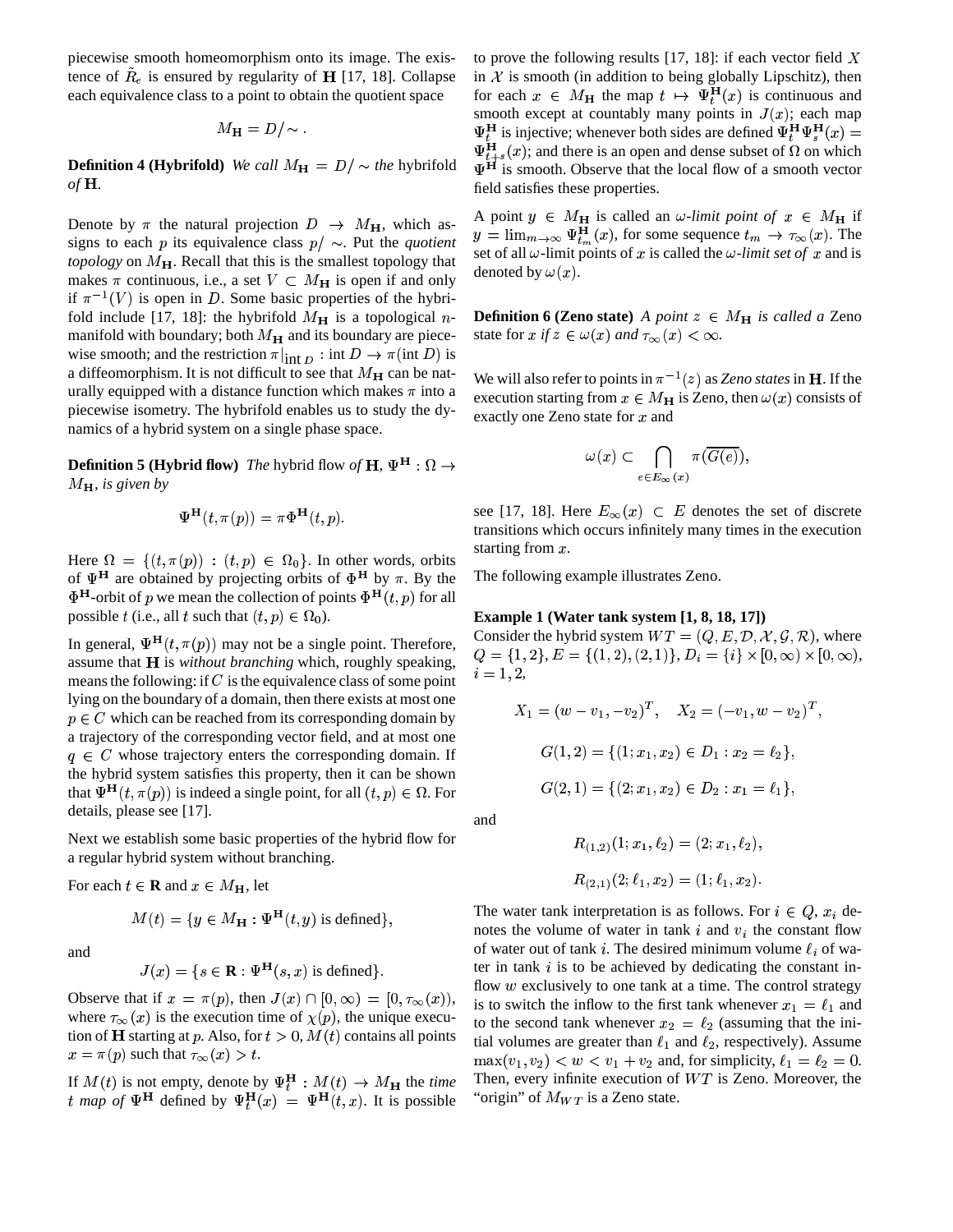## **3 Structural Stability of Hybrid Systems**

Intuitively speaking, a smooth dynamical system is structurally stable if it is topologically equivalent to every system which is sufficiently close to it. We will generalize this idea to hybrid systems.

**Definition 7 (Topological equivalence)** *Two regular hybrid systems* without branching **H** and **H'** are called topologically equivalent *if their hybrid flows are topologically equivalent. That is, there exists a homeomorphism*  $h : M_H \to M_{H'}$  *car-* (see Fig. 1) *rying orbits of the hybrid flow of* **H** *to those of* **H**<sup>*'*</sup>, *preserving the orientation, but not necessarily preserving the time.*

In other words,  $H$  and  $H'$  are topologically equivalent if their dynamics are qualitatively the same.

We now define  $C<sup>r</sup>$ -topology on the space of regular hybrid systems without branching. Relative to this topology we say that  $H'$  is close to  $H$  if they have exactly the same states, discrete transitions, domains and guards; further, vector fields and reset maps of  $H'$  should be close to the corresponding vector fields and reset maps of  $H$ , and the corresponding reset maps should have exactly the same images. Let us make this more precise.

For  $r \geq 1$  and two C<sup>r</sup>-manifolds M and N, denote by  $C^{r}(M, N)$  the space of all  $C^{r}$  maps from M to N equipped with the C<sup>r</sup>-topology. So  $f, g \in C^{r}(M, N)$  are close if  $T_x^k f$  where m is close to  $T^k_x g$ , for all  $x \in M$  and  $0 \leq k \leq r$ , where  $T_s$ denotes the  $k^{\text{th}}$  derivative (or tangent map) of f at x. For more details, see [7].

Let  $\mathcal{H}^r$  denote the set of all regular hybrid systems without branching  $\mathbf{H} = (Q, E, \mathcal{D}, \mathcal{X}, \mathcal{G}, \mathcal{R})$  with all components of class  $C^r$ . That is, all vector fields in  $\mathcal{X}$ , guards in  $\mathcal{G}$ , and reset maps in R are of class C<sup>r</sup>. We define a C<sup>r</sup> topology on  $\mathcal{H}^r$  tively at (0.1) by specifying a collection of sets which we declare to be its basis. Here is how we do that.

Let  $\mathbf{H} = (Q, E, \mathcal{D}, \mathcal{X}, \mathcal{G}, \mathcal{R}) \in \mathcal{H}^r$ . For each  $i \in Q$ , choose a neighborhood  $\mathcal{U}_i$  of  $X_i$  in  $C^r(D_i, TD_i)$ . For each  $e \in E$ , choose a neighborhood  $\mathcal{U}_e$  of  $R_e$  in  $C^r(G(e), \text{im } R_e)$ . Let  $\mathcal{U}$  be  $\overline{I}_{\text{tot}}$   $\overline{P'}$ the set of all hybrid systems  $\mathbf{H}' = (Q', E', \mathcal{D}', \mathcal{X}', \mathcal{G}', \mathcal{R}') \in \mathbb{R}^{n \times n}$  $\mathcal{H}^r$  such that

$$
Q'=Q,\ \ E'=E,\ \ {\cal D}'={\cal D},\ \ {\cal G}'={\cal G},
$$

and for every  $i \in Q$  and  $e \in E$ ,

$$
X'_i \in \mathcal{U}_i
$$
, and  $R'_e \in \mathcal{U}_e$ .

Using all possible such sets  $\mathcal U$  as a basis, we generate a topology  $\mathcal{T}^r$  on  $\mathcal{H}^r$ .

The following result is an immediate consequence of the definition.

**Proposition 1** If  $H_1$  is close to  $H_2$  relative to  $\mathcal{T}^r$ , then  $H' \in \mathcal{L}$  $M_{\mathbf{H_1}} = M_{\mathbf{H_2}}.$ 

**Definition 8 (Structural stability)** *A hybrid system*  $\mathbf{H} \in \mathcal{H}^r$ *is said to be*  $C^r$  -structurally stable *if it has a neighborhood*  $U$ *in such that every element of is topologically equivalent to .*

We claim that the water tank system is structurally stable.

## **Example 1 (Cont'd)**

To see that  $WT$  is  $C^r$ -structurally stable, for any  $r \geq 1$ , denote by  $\theta$  the angular variable in the polar coordinate system in  $\mathbb{R}^2$ (see Fig. 1) and observe that for  $i = 1, 2$ ,

$$
0
$$

on  $D_i - \{(0,0)\}\.$  Here  $X_i\theta$  denotes the derivative of  $\theta$  along  $X_i$ , i.e.,  $X_i \theta = d\theta(X_i)$ . Let U be the set of all

$$
\mathbf{H}'=(Q,E,\mathcal{D},\mathcal{X}',\mathcal{G},\mathcal{R}')\in\mathcal{H}^r
$$

such that for all  $i \in Q$ ,  $X_i'(0,0) \neq \mathbf{0}$ ,

$$
0
$$

on  $D_i - \{(0,0)\}\$ , im  $R'_e = \text{im } R_e$ , for all  $e \in E$ , and

$$
\|R'_e - R_e\| < \epsilon_e,
$$

where  $m_i^- < m_i^-, m_i^+ > m_i^+$ , and  $\epsilon_e$  will be specified later.

 $F_x^*f$  For  $e \in E$ , consider the map  $P_e: G(e) \to G(e)$  defined as the first-return map for  $G(e)$  of the hybrid flow of **H**. It is of class  $C<sup>r</sup>$  and its Lipschitz constant at  $(0, 0)$  is less than or equal to

$$
\eta=\nu_1\mu_1\nu_2\mu_2,
$$

where  $\nu_1, \nu_2$  are Lipschitz constants of  $R_{(1,2)}, R_{(2,1)}$ , respectively, at  $(0, 0)$ , and  $\mu_1, \mu_2$  are the norms of the derivatives at  $(0,0)$  of the maps  $h_1$ : im  $R_{(2,1)} \rightarrow G(1,2)$  and  $h_2$ :  $\lim R_{(1,2)} \to G(2,1)$ , defined by flowing from the image of a reset to the guard along the corresponding vector field  $(cf., [11]).$ 

Let  $P'_e : \overline{G(e)} \to \overline{G(e)}$  be the corresponding first-return map for  $H'$ . That it is well defined is guaranteed by the above condition on  $X'_1$  and  $X'_2$  (this is not difficult to check). The map  $P'_e$  is  $C^r$  and, as above, its Lipschitz constant at  $(0,0)$  is less than or equal to

$$
\eta' = \nu'_1 \mu'_1 \nu'_2 \mu'_2,
$$

where  $\nu'_1, \nu'_2, \mu'_1, \mu'_2$  are the corresponding numbers for **H**<sup>'</sup> (i.e.,  $\nu'_1, \nu'_2$  are Lipschitz constants of  $R'_{(1,2)}, R'_{(2,1)}$ , respectively, at  $(0, 0)$ , etc.)

We know that  $\eta < 1$ . It is not difficult to see that we can choose  $m_i^-, m_i^+, \epsilon_e$  to make  $\eta'$  sufficiently close to  $\eta$  so that  $\eta' < 1$ . Then for every  $e \in E$  and  $p \in G(e)$ ,  $(P'_e)^k(p) \to (0,0)$ , as  $k \to \infty$ , exponentially fast, in fact, as  $(\eta')^k$ . Thus every execution of every  $\mathbf{H}' \in \mathcal{U}$  converges to  $(0,0)$ . Therefore, every  $H' \in U$  is topologically equivalent to  $WT$ , so  $WT$  is structurally stable.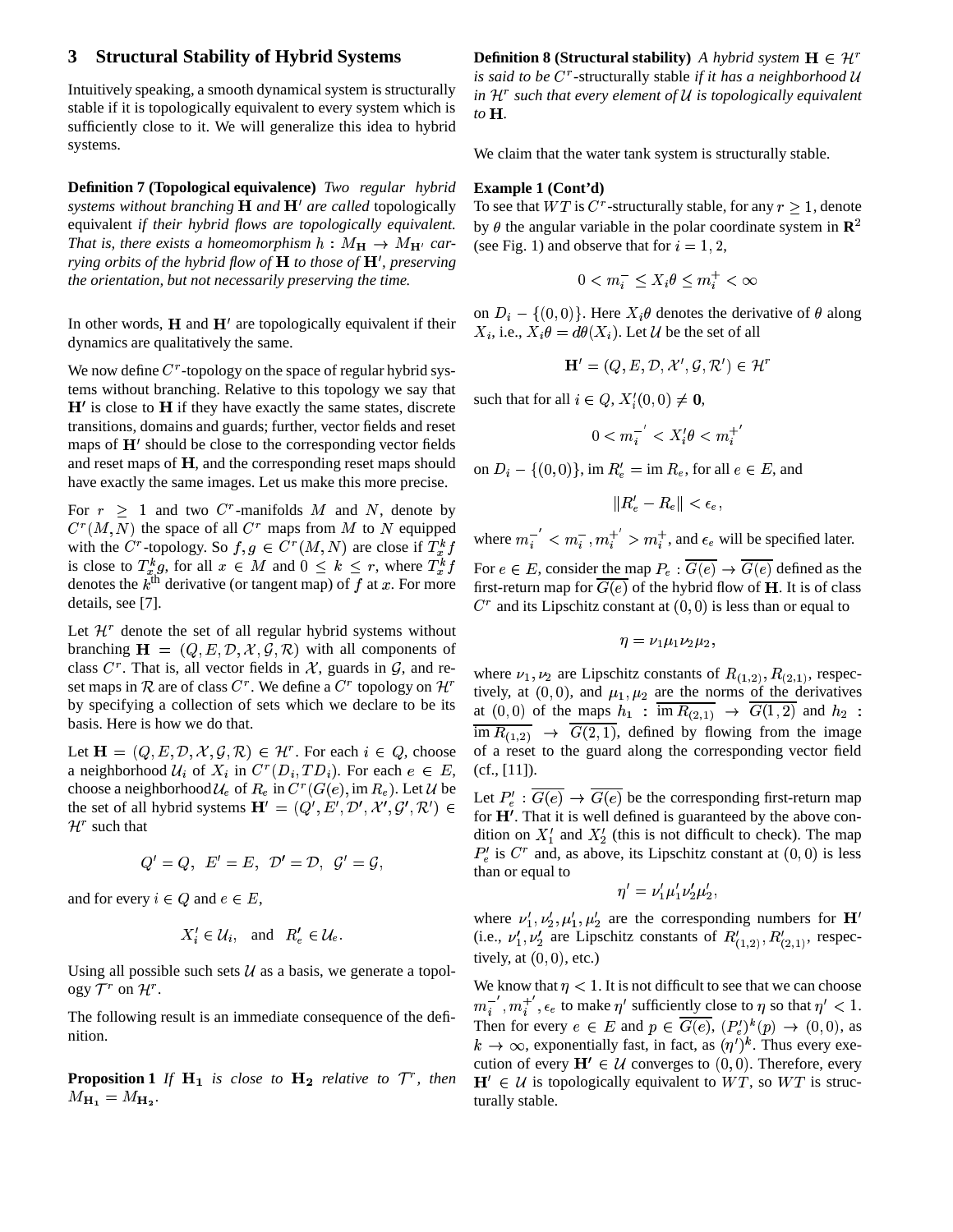

Figure 1: The water tank example.

Note that in concluding this it does not matter whether  $(0,0)$  is a Zeno state for  $H'$ . However, we now show that every execution of  $H'$  is indeed Zeno.

Let  $e = (i, j) \in E$  and consider a real-valued function  $\tau_e$  defined as follows: for  $p \in \text{im } R_e$ , let  $\tau_e(p)$  be the amount of time it takes the  $X'_i$ -trajectory of p to first reach the boundary of  $D_j$  (that is, to reach  $G(j, i)$ ). Since  $X'_i(0, 0) \neq \mathbf{0}$ , the Implicit Function Theorem guarantees that  $\tau_e$  is a smooth function. Let  $T_e(p)$  be the first-return time of  $p \in \text{im } R_e$ . That is,  $T_e(p) = \tau_{(i,i)}(p) + \tau_{(i,i)}(q)$ , where q is the first intersection of the  $X'_i$ -orbit with  $G(j, i)$ . Then  $T_e$  is a smooth function and let  $L$  be its Lipschitz constant on some neighborhood of  $0$ . Clearly,  $T_e(0) = 0$ . Therefore,

$$
T_e((P'_e)^k(p)) = |T_e((P'_e)^k(p)) - T_e(0)|
$$
  
\n
$$
\leq L|(P'_e)^k(p) - 0|
$$
  
\n
$$
\leq L(\eta')^k.
$$

Therefore,

$$
\tau_{\infty}(p) = \sum_{k=0}^{\infty} T_e((P'_e)^k(p)) \le L \sum_{k=0}^{\infty} (\eta')^k < \infty,
$$

for all  $p \in \text{im } R_e$ . We will soon see that this turns out not to be a coincidence.

## **3.1 Structural stability of hybrid equilibria**

Recall that an *equilibrium* of a hybrid system **H** is a point  $\mathcal{C}$  so  $x \in M_{\mathbf{H}}$  which does not move under the hybrid flow, i.e.,  $\Psi^{\text{H}}(t, x) = x$ , for all  $t \in J(x)$ . Hence, a point in the interior of the domain for which the vector field vanishes is an equilibrium of the hybrid system. Equilibria also include Zeno states which make no time progress.

**Definition 9 (Local structural stability)** *For a hybrid system*  $\mathbf{H} \in \mathcal{H}^r$ , an equilibrium  $x \in M_\mathbf{H}$  is called locally structurally stable *if there exists a neighborhood*  $U$  *of*  $H$  *in*  $H^r$  *such that* van *every*  $\mathbf{H}' \in \mathcal{U}$  *is* locally topologically equivalent *to That is, there exists an equilibrium*  $x'$  *of*  $H'$  *and neighbor-* $\int$ *hoods*  $U, U'$  *of*  $x, x'$  *in*  $M_{\mathbf{H}} = M_{\mathbf{H'}}$ , *respectively, such that the restriction of the hybrid flow of*  $H'$  *to*  $U'$  *is topologically* equivalent to the restriction of the hybrid flow of  $\bf H$  to  $U$ .

We now state the main result of the paper.

**Theorem 1** *Suppose that*  $\mathbf{H} \in \mathcal{H}^r$  *and let*  $x \in M_{\mathbf{H}}$ *. Suppose* 

(a) for some *i*,  $x \in \pi(\text{int } D_i)$  *is a hyperbolic equilibrium for*  $X_i$ ,

*or*

*(b)*  $x$  *is*  $a$  *Zeno sink, i.e., there is*  $a$  *neighborhood*  $W$  *of*  $x$ *in such that* ^ *is the Zeno state for every execution starting in* W.

#### *Then*  $x$  *is locally structurally stable.*

**Proof.** (a) Follows from the classical theory of dynamical systems; see, for example, Theorem 4.11 in [14].

 $< \infty$ , neighborhood of p in  $\mathbb{R}^n$ . Then there exists a diffeomorphism (b) The proof is completely analogous to that for  $WT$ . The only difficulty is to find an analog of the function  $\theta$  which was readily available in  $WT$  because of the special structure of domains and guards. However, in general, we can still do it *locally*: for every domain  $D_i$  with vector field  $X_i$  we can always find a function  $f_i$  defined in some neighborhood  $U_i$  of  $p_i$  in  $D_i$ , where  $\pi(p_i) = x$  and  $p_i \in D_i$ , such that relative to  $X_i$  on  $U_i$ ,  $f_i$  has properties analogous to those of  $\theta$  relative to the vector fields in  $WT$ . One way to do this is the following. Let  $A$  (representing an "entry set" into a domain, i.e., the image of some reset) and  $B$  (representing an "exit set" from a domain, i.e., a guard) are two smooth hypersurfaces in  $\mathbb{R}^n$  which meet transversely and let  $p \in A \cap B$  (representing a Zeno state). Assume X is a smooth vector field on  $\mathbb{R}^n$  transverse to both A and B which in particular means that it has no equilibria. That this is a fair assumption was shown in [17]: vector fields in a hybrid system never vanish at its Zeno state. Let  $U$  be a sufficiently small  $\Phi: U \to \mathbf{R}^n$  such that  $\Phi(p) = \mathbf{0}, \Phi(A) = \{x : x_n = 0\}$ , and  $\Phi(B) = \{x : x_{n-1} = 0\}$ . (This is an exercise in elementary differential geometry.) Let  $\Theta(x) = \arctan(x_n/x_{n-1})$  and set  $f = \Theta \circ \Phi^{-1}$ . Then f is a smooth function on  $U \setminus (A \cap B)$ ,  $f = 0$  on  $U \cap A \setminus (A \cap B)$ , and  $f = \pi/2$  on  $U \cap B \setminus (A \cap B)$ . Furthermore, by the Flow Box theorem [14], we can choose U so small that the flow of  $X$  on  $U$  looks approximately like a collection of straight lines from  $A$  to  $B$ . Then we also get  $0 < m_- \leq Xf \leq m_+ < \infty$  on U, as desired.

 $\begin{aligned} at \ x. \quad p_j \in D_j, \text{ then } X_j(p_j) = 0. \end{aligned}$ Note that in Theorem 1 the only equilibria considered on the boundary of domains are Zeno states. However, we will soon see without difficulty that a *standard equilibrium* on the boundary of a domain implies structural instability. Recall [17] that a standard equilibrium of **H** is a point  $x \in$  **H** at which all relevant vector fields vanish, i.e., if  $\pi^{-1}(x) = \{p_1, \ldots, p_l\}$  where

> **Proposition 2** Let  $\mathbf{H} \in \mathcal{H}^r$  and suppose that  $\mathbf{H}$  has a standard *equilibrium in*  $\pi$  ( $\bigcup_i \partial D_j$ ). Then **H** is structurally unstable.

**Proof.** A small perturbation of the vector fields will cause the removal of the equilibrium from the boundary. In other words,